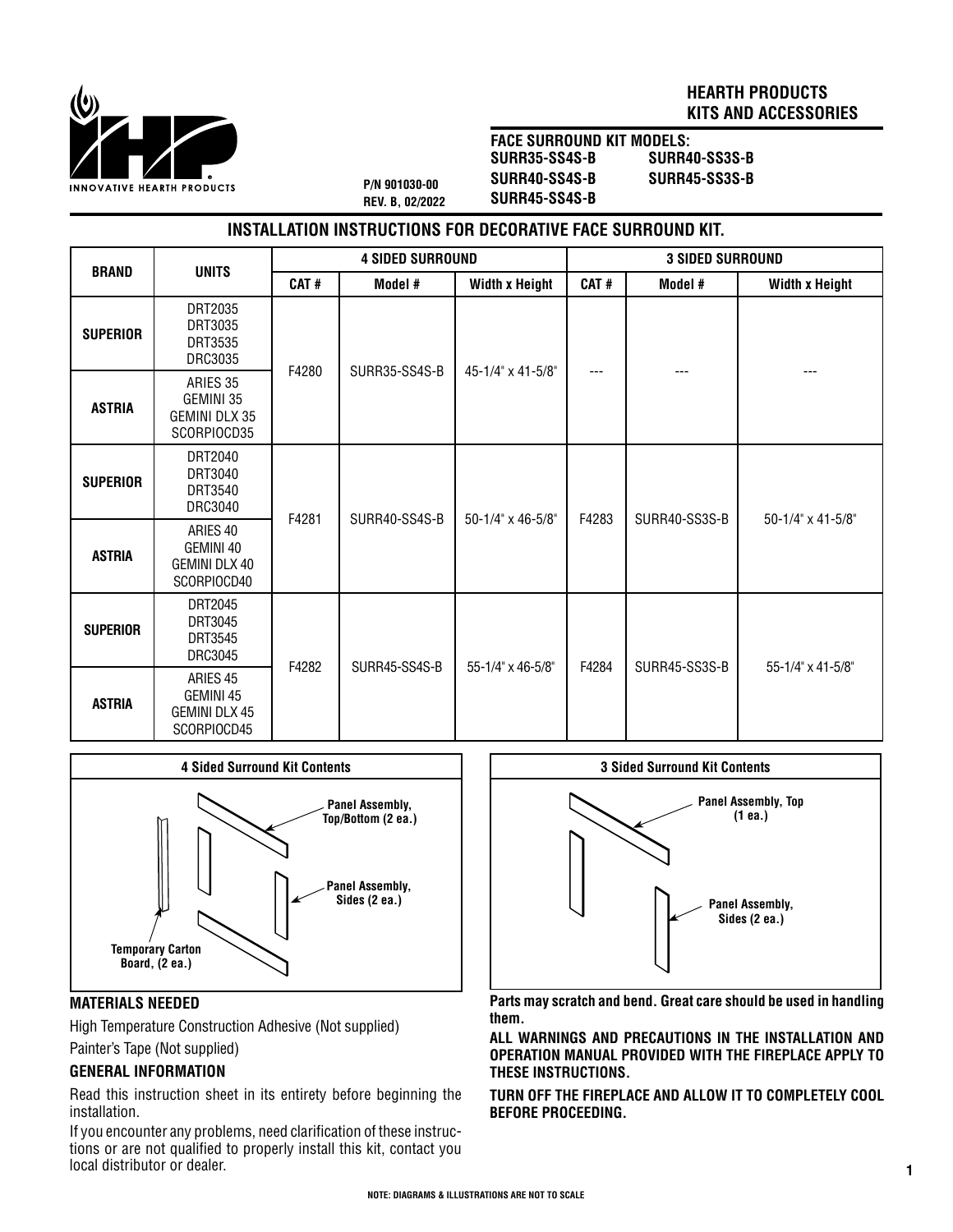#### **INSTALLATION INSTRUCTIONS 4 SIDED MODELS**

- 1. Partially peel back protective film from areas where surround panels meet (peel the back up to the front face edge).
- 2. Apply even coat of adhesive to the back of bottom surround piece (See *Figure 1*). *Note:* Repeat this step to sides and top surround pieces prior to installing.
- 3. Install bottom surround piece centered with the fireplace onto the wall and flush with bottom face (see *Figure 2*).
- 4. If additional support is needed, then wedge temporary carton board underneath bottom surround panel (A) and use painter's tape (not supplied) to hold the face to the wall. *Note:* Temporary carton board can be cut to desired length and is used to prevent surround piece from sliding down the wall while adhesive dries.
- 5. Install side panels (B), flush with edges of bottom surround piece leaving approximately 3/16" reveal between fireplace opening and inner side of surround piece.
- 6. Install top surround panel (C) (after steps 3 thru 5 are complete) flush with surround sides (see *Figure 4*) *Note:* there should be a slight gap between the hood and the top surround piece for hood removal if needed.
- 7. Allow the adhesive to cure at least 24 hours prior to the removal of the painter's tape and protective film. Discard the temporary carton board if used.
- 8. After adhesive has fully dried, peel off remaining protective film from face surround pieces in its entirety.
- 9. Installation is now complete. *Note:* See *Figure 4* for an illustration of the completed installation

Apply adhesive evenly to entire surface



*Figure 1 - Evenly Apply Adhesive to Back of Surround Face (Back View Shown)*



Surround Side Face **A B B**

**Wall** 

*Figure 3 - Sides Surround Face Installation*



*Figure 4 - Top Surround Face Installation*

*Figure 2 - Bottom Surround Face Installation*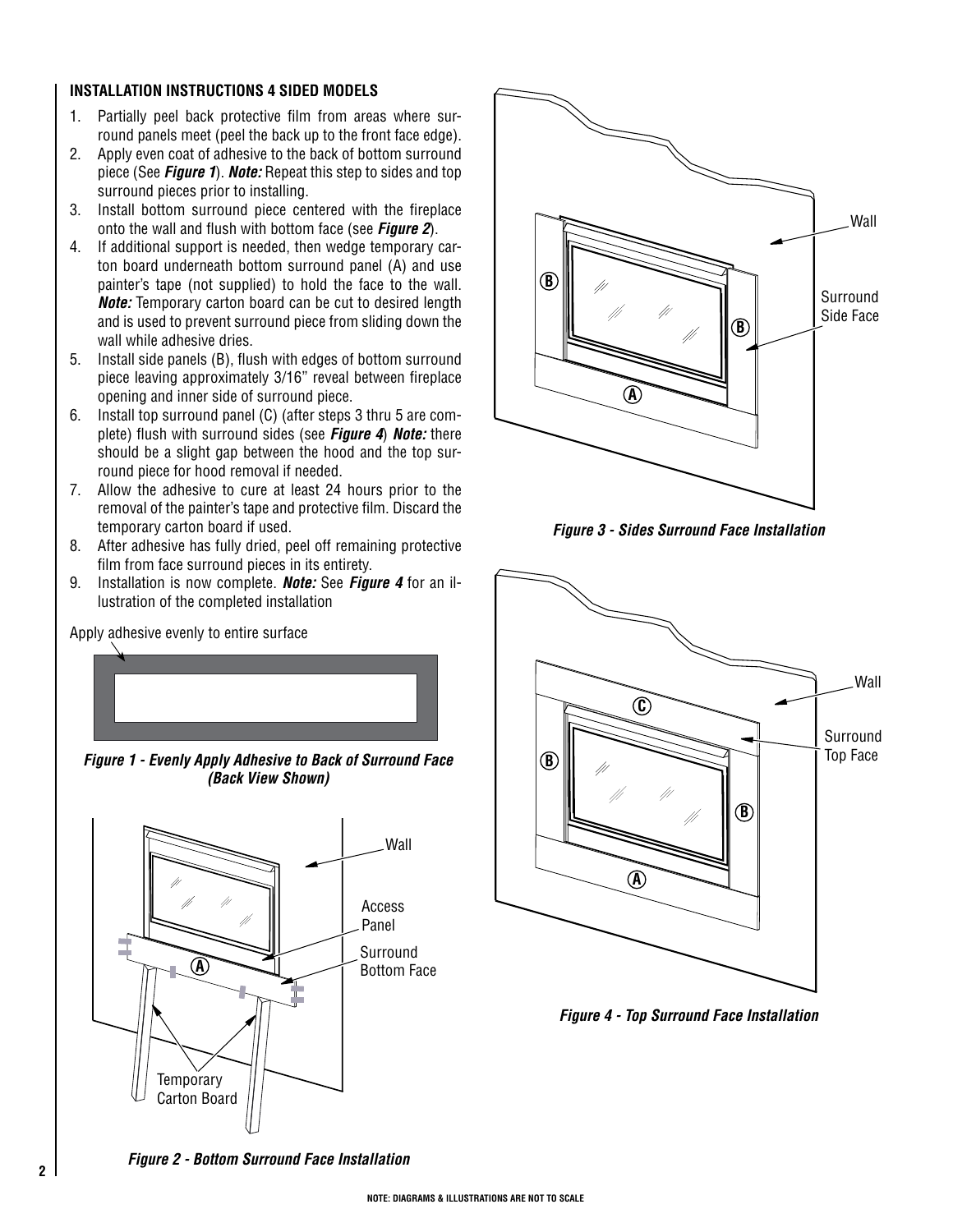#### **INSTALLATION INSTRUCTIONS 3 SIDED MODELS**

- 1. Partially peel back protective film from areas where surround panels meet (peel the back up to the front face edge).
- 2. Apply even coat of adhesive to the back of side surround pieces (See *Figure 1*). *Note:* Repeat this step to top surround panel prior to installing.
- 3. Install side panels (A), flush with floor leaving approximately 3/16" reveal between fireplace opening and inner side of surround piece. If additional support is needed, use painter's tape (not supplied) to hold the face to the wall, as shown in *Figure 2*, page 2.
- 4. Install top surround panel (B), flush with surround sides as shown in *Figure 5*. *Note:* there should be a slight gap between the hood and the top surround piece for hood removal if needed.
- 5. Allow the adhesive to cure at least 24 hours prior to the removal of the painter's tape and protective film.
- 6. After adhesive has fully dried, peel off remaining protective film from face surround pieces in its entirety.
- 7. Installation is now complete.

*NOTE:* See *Figure 5* for an illustration of the completed installation.



*Figure 5 - Installing Three Piece Surround Face*